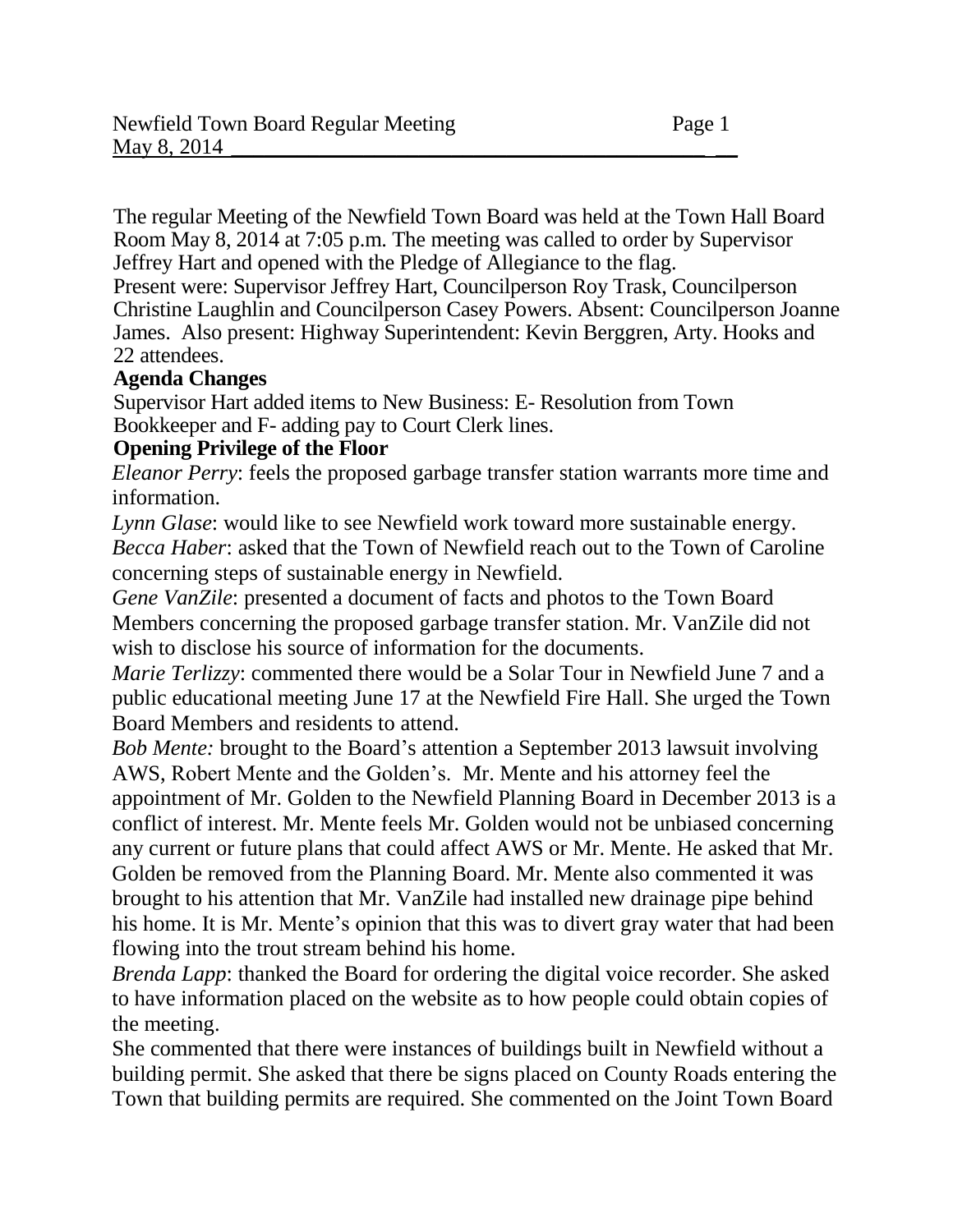and Planning Board Work Session where Rene Borgella spoke about site plan review. Ms. Lapp added that when looking into the future of Newfield the aquifer study would be a good source of information for confined and unconfined aquifers.

## **APPROVAL OF APRIL 10, 2014 BOARD MEETING MINUTES**

Motion was made by Councilperson Laughlin, seconded by Councilperson Trask. Vote: AYES 4 Hart, Trask, Laughlin and Powers  $NOES$  0 ABSENT 1 James

Carried

## **CORRESPONDENCE**

Supervisor Hart read a thank you letter from the Newfield Public Library for the memorial donation honoring Justice Barry Strosnider. Other correspondence regarded the Newfield Water Department of its good operation headed by Water/Sewer Manager Rob Brewer.

### **REPORTS**

*Highway:* Highway Superintendent Berggren stated the NHD had been ditching, looking at pavement thicknesses for patching and replacing the culvert pipe on Douglas and Stonehouse Road. Supervisor Hart asked about the progress of finding an all-wheel truck to convert to a plow truck. Superintendent Berggren said he was working on it. Councilperson Trask asked if the truck to be replaced could last another plow season, it is felt it could.

*Water/Sewer*: Water Sewer Manager was absent. A report was given to the Board Members.

*Recreation*: Recreation Director Reid Hoskins was absent; Supervisor Hart read the Recreation report.

*Code Enforcement*: Code Enforcement Office Butch Wright was absent; Supervisor Hart read his report.

*County Legislature Representative*: Absent

*Supervisors Report:* Supervisor Hart reported that the well drilling project is underway and that two of the wells were drilled last week. Tonight the Newfield School Board will be voting to approve the well to be drilled on the school property. He also commented of a concern Councilperson James had about cash in the consolidated fund. Supervisor Hart contacted Ciaschi, Dietershagin, Little,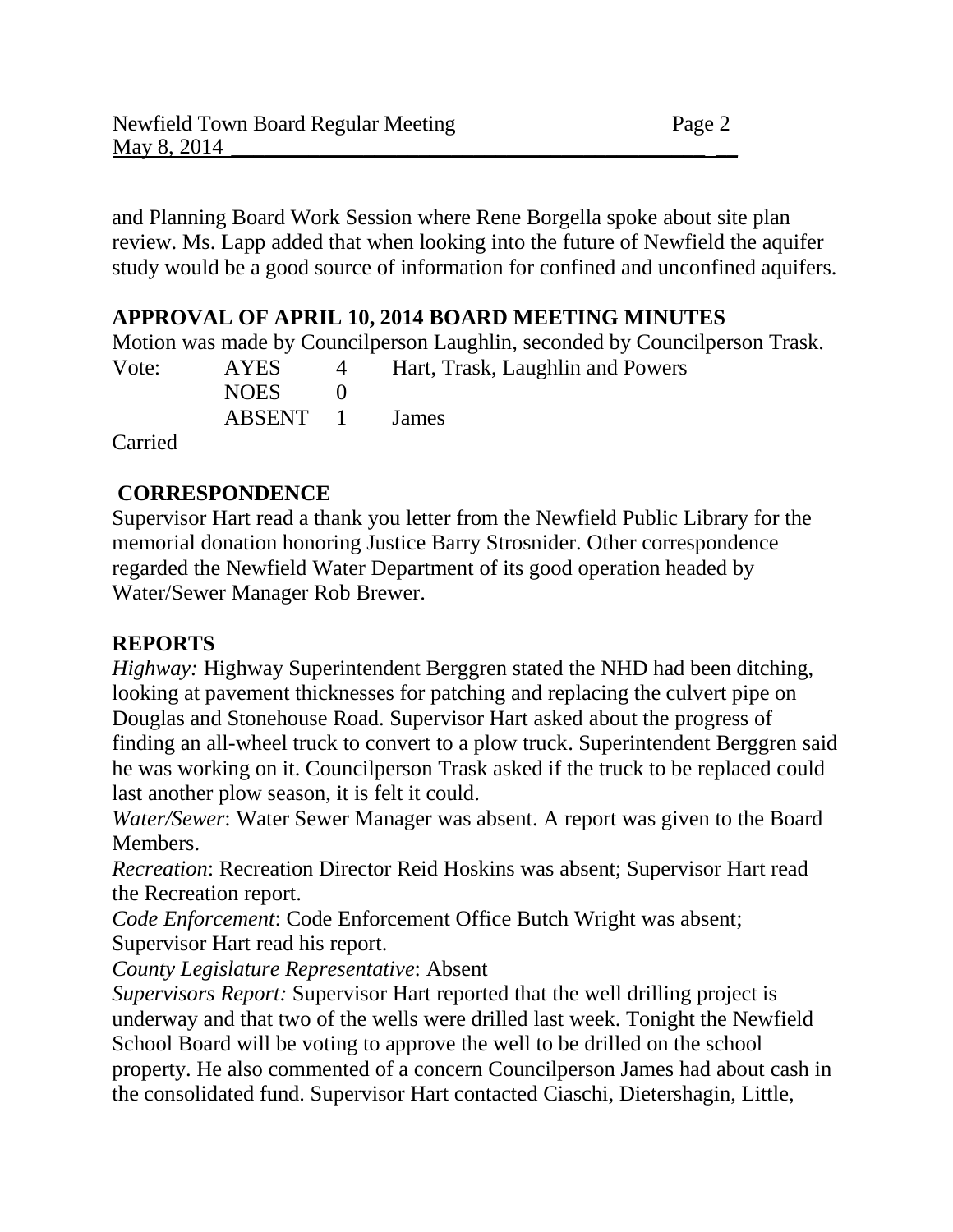Mickelson & Company, LLP and learned the cash is fine in that fund. He also checked on a fund line that had a reduction. It was learned that the fund line could be used by the bookkeeper for payment of the HRA plan payments. Water Rate Study Plan has been pushed back to June. Agreements for the Mutual Release for the Bank Street Cemetery Advisory Committee are available for that committee.

### **NEW BUSINESS**

*Finger Lakes Group LLC Insurance*: Chuck Campbell and William Chamberlain from Finger Lakes Group LLC Insurance presented what their insurance group could offer in savings costs to the Town.

*Review and Approval of the Town's 2001 Procurement Policy and Procedures:* Supervisor Hart explained that when this original document was approved in 2001, the thresholds were different. Supervisor Hart would like this item discussed at a work session for updating.

*Discussion regarding the request for a Veteran's Memorial Park behind the Town Hall:* Supervisor Hart read a letter from Newfield resident Glenn Caslick concerning the request of Veteran's Memorial Park. Atty. Hooks will look into this. Mr. Caslick will be contacted as well for a possible cost estimate.

### *Appointment of Rene Borgella to the Newfield Planning Board:*

Motion was offered by Councilperson Powers to appoint Rene Borgella to the Newfield Planning Board for a 5 year term ending in May of 2019, seconded by Councilperson Laughlin.

| Vote:   | <b>AYES</b>   | Hart, Trask, Laughlin and Powers |
|---------|---------------|----------------------------------|
|         | <b>NOES</b>   |                                  |
|         | <b>ABSENT</b> | James                            |
| Carried |               |                                  |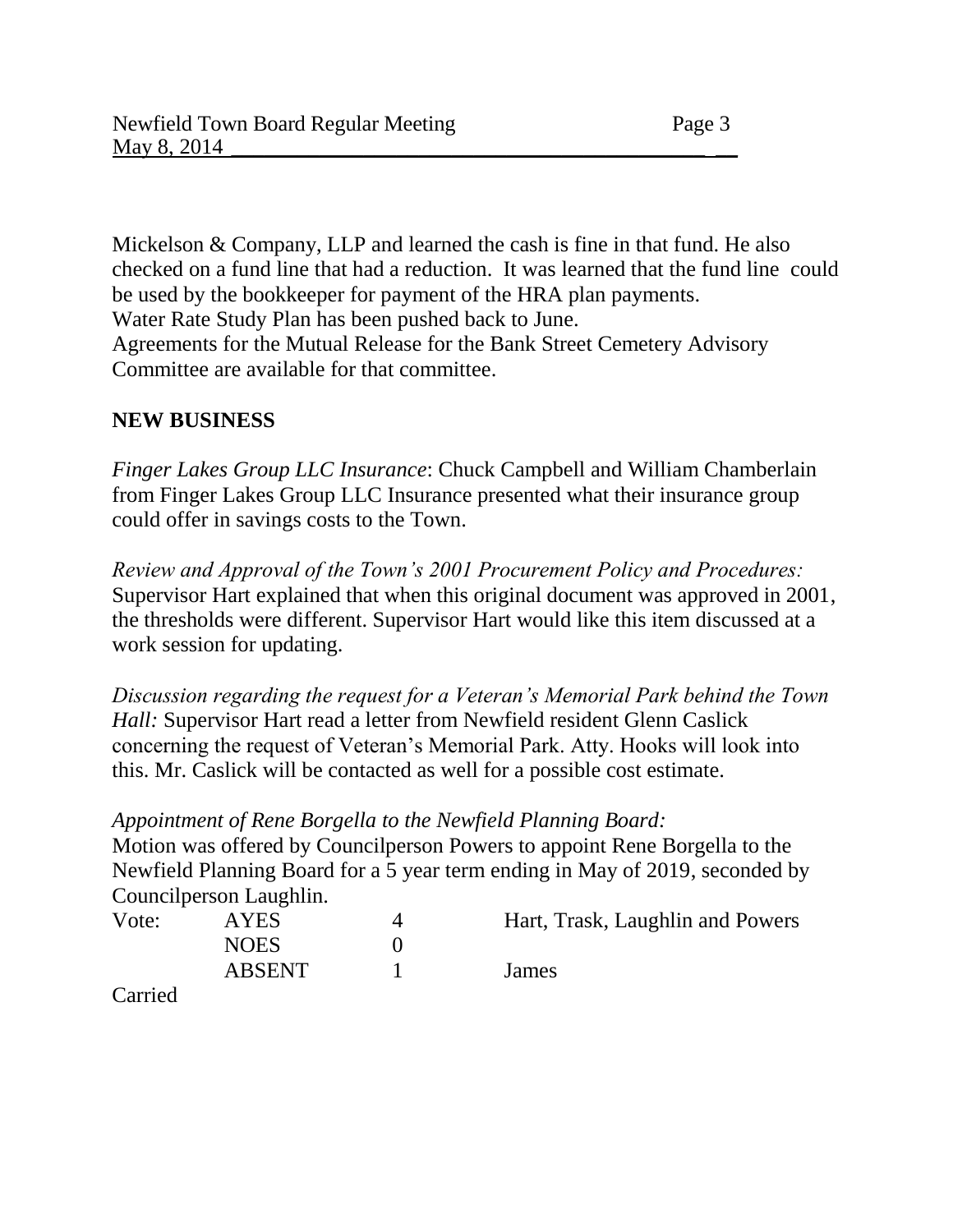Supervisor Hart read the following proposed Resolution:

# **RESOLUTION NO. 13 -2014**

**WHEREAS** at the request of the Town Bookkeeper the following budget modifications are requested to be made.

**THEREFORE BE IT RESOLVED** upon agreement by the Town Supervisor and Town Board the following, 2014 May budget modifications are approved and to be made.

# **RECREATION**

Transfer \$191.25 from CR7320.409, New Programs, to CR7320.407 Ski Club

Motion to approve Resolution No. 13-2014 was offered by Councilperson Trask, seconded by Councilperson Powers.

| Vote | <b>AYES</b> | Hart, Trask, Laughlin and Powers |
|------|-------------|----------------------------------|
|      | <b>NOES</b> |                                  |
|      | ABSENT      | James                            |
| __   |             |                                  |

Carried

Councilperson Trask stated Justice Payne's request of additional funds in order to retain the temporary Court Clerk in order to help the Court Clerk who has been on medical leave and to also assist with the records retention project for a limited time. Justice Payne will provide the Board with information concerning the time frame and costs. Councilperson Trask asked that this be discussed at a Work Session.

# **OLD BUSINESS**

*Town Hall Maintenance Assessment*: Supervisor Hart reported on the maintenance assessment. He would like to have a contractor come estimate the items of concern. Then make a presentation to the Board with the priorities. Supervisor Hart asked Highway Superintendent if the Highway Department could consider sealing the driveways. Superintendent Berggren will assess the needs of the driveway and parking lots.

*Broad Band*: Councilperson Trask reported that new tower was not yet operational. A new electrical service needed to be installed.